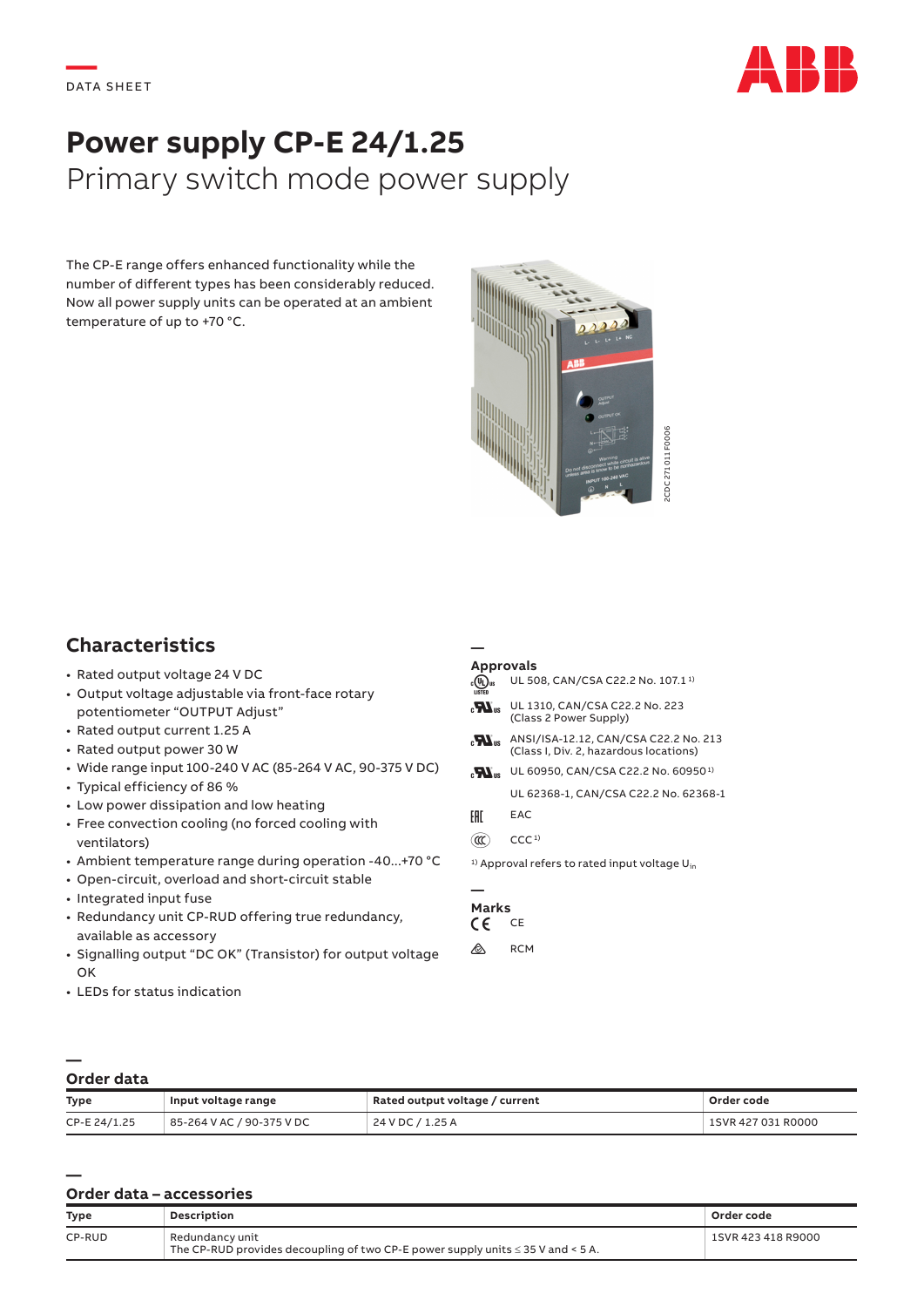## **Functions**



## **Application**

The primary switch mode power supply offers two voltage input ranges. This enables the supply with AC or DC. Furthermore it is equipped with two generous capacitors, which ensure mains buffering of at least 30 ms (at 230 V AC). That is why the devices can be used worldwide also in high fluctuating networks and battery-powered plants.

### **Operating mode**

By means of the potentiometer "OUTPUT Adjust" the output voltage can be adjusted within a range of 24 to 28 V DC. Thus, the power supply can be optimally adapted to the application, e.g. compensating the voltage drop caused by a long line length.

The green LED "OUTPUT OK" is lightening during operation.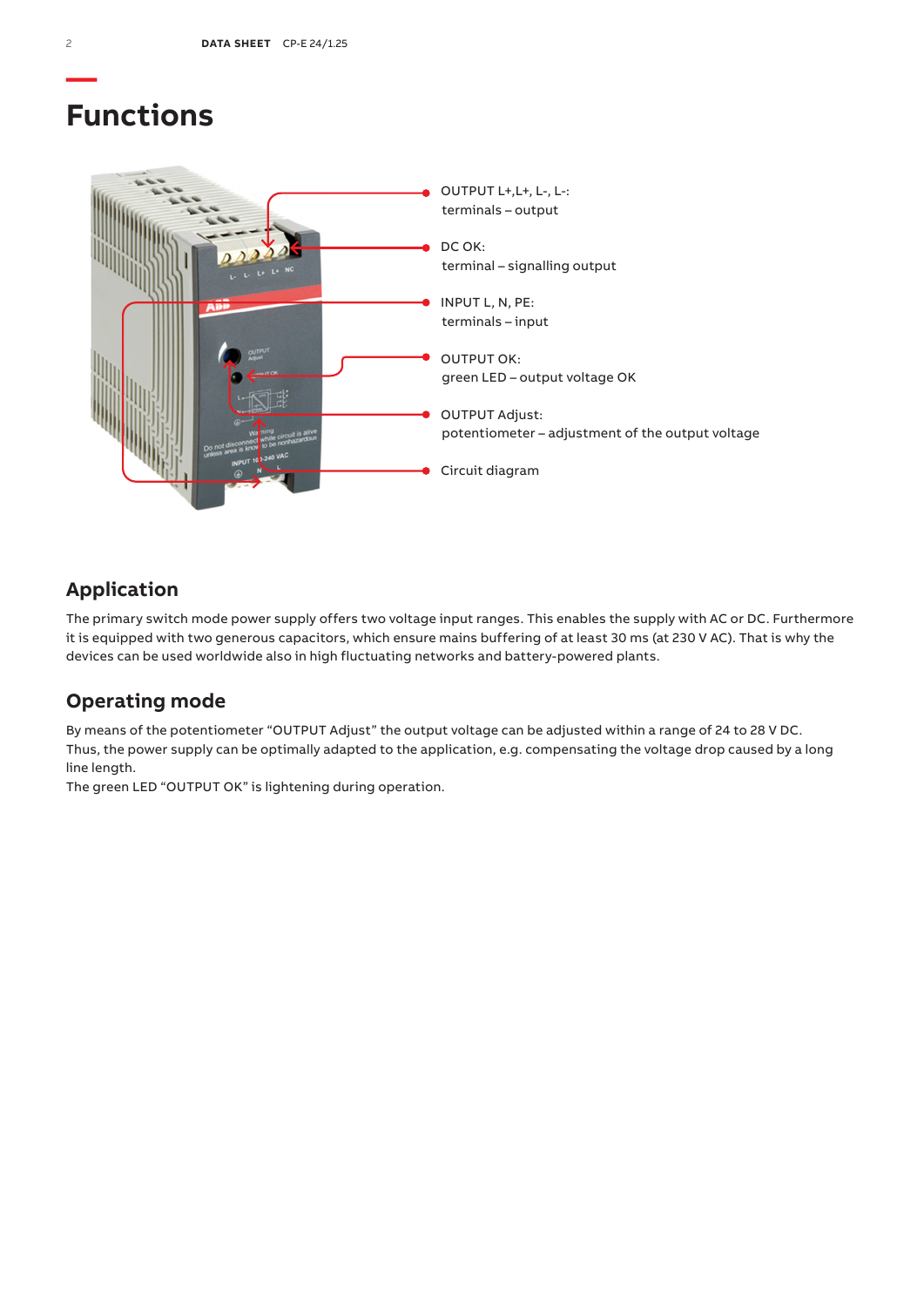## **Installation**

### **Mounting**

The switch mode power supply can be snapped on a DIN rail according to IEC/EN 60715 as shown in the accompanying picture. For that the device is set with its mounting rail slide on the upper edge of the mounting rail and locked by lifting it downwards.



## **Demounting**

Remove the switch mode power supply as shown in the accompanying picture. For that the latching lever is pulled downwards by means of the screwdriver. Alternatively you can press the unlock button to release the device. Then in both cases the device can be unhinged from the mounting rail edge and removed.



## **Mounting position**

The devices have to be mounted horizontally with the input terminals on the bottom. In order to ensure a sufficient convection, the minimum distance to other modules should not be less than 25 mm in vertical and horizontal direction.

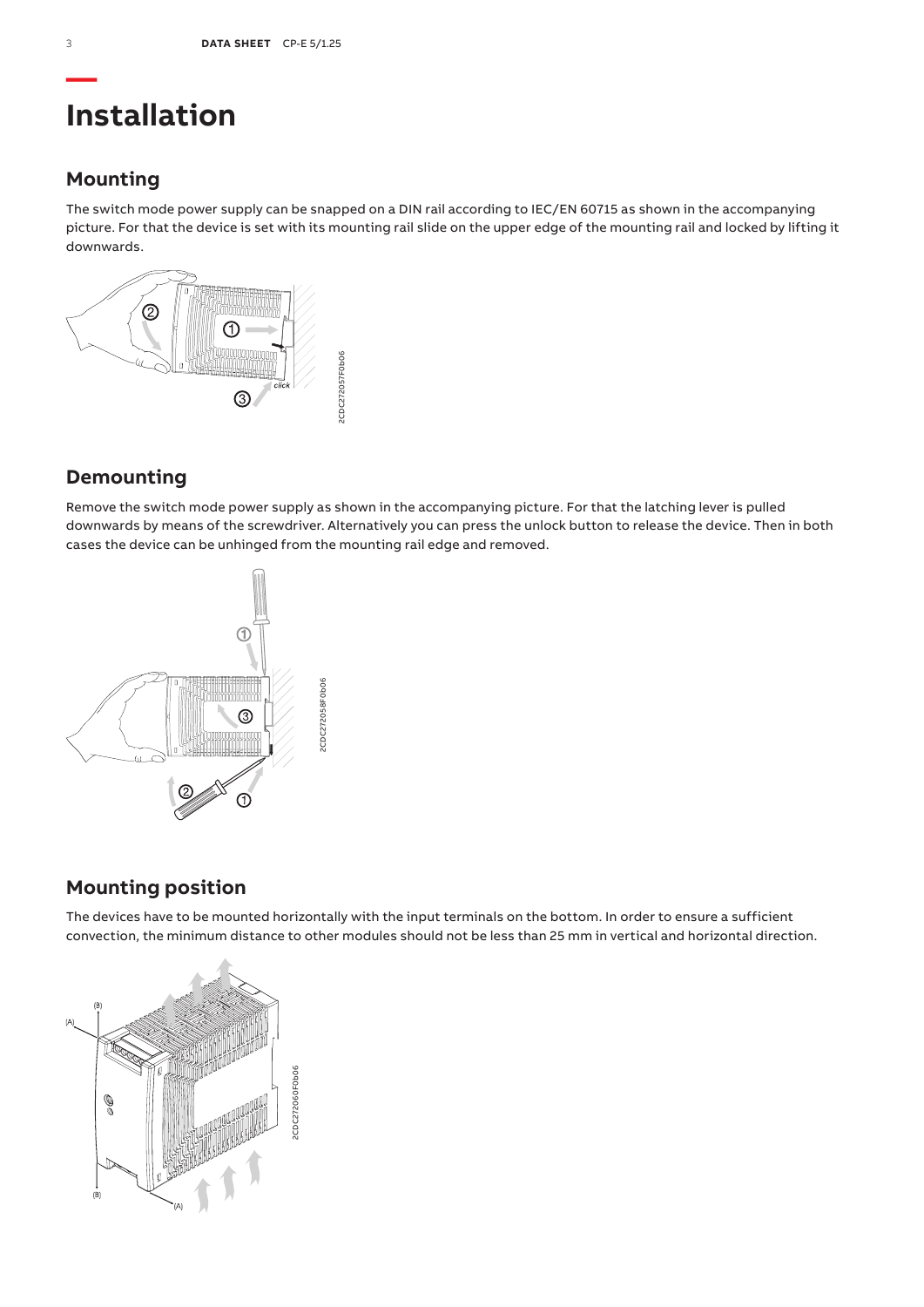## **Electrical connection**

Connect the input terminals L and N. The protective earth conductor PE must be connected. The installation must be executed acc. to EN 62368-1, provide a suitable disconnecting device (e. g. line protection switch) in the supply line. The input side is protected by an internal input fuse.

Rate the lines for the maximum output current (considering the short-circuit current) or provide a separate fuse protection. We recommend to choose the cable section as large as possible in order to minimize voltage drops. Observe the polarity. The device is overload, short-circuit and open-circuit proof. The secondary side of the power supply unit is electrically isolated from the input and internally not earthed (SELV) and can therefore be earthed by the user according to the needs with L+ or L- (PELV).

## **Connection diagram**



## **Wiring instructions**

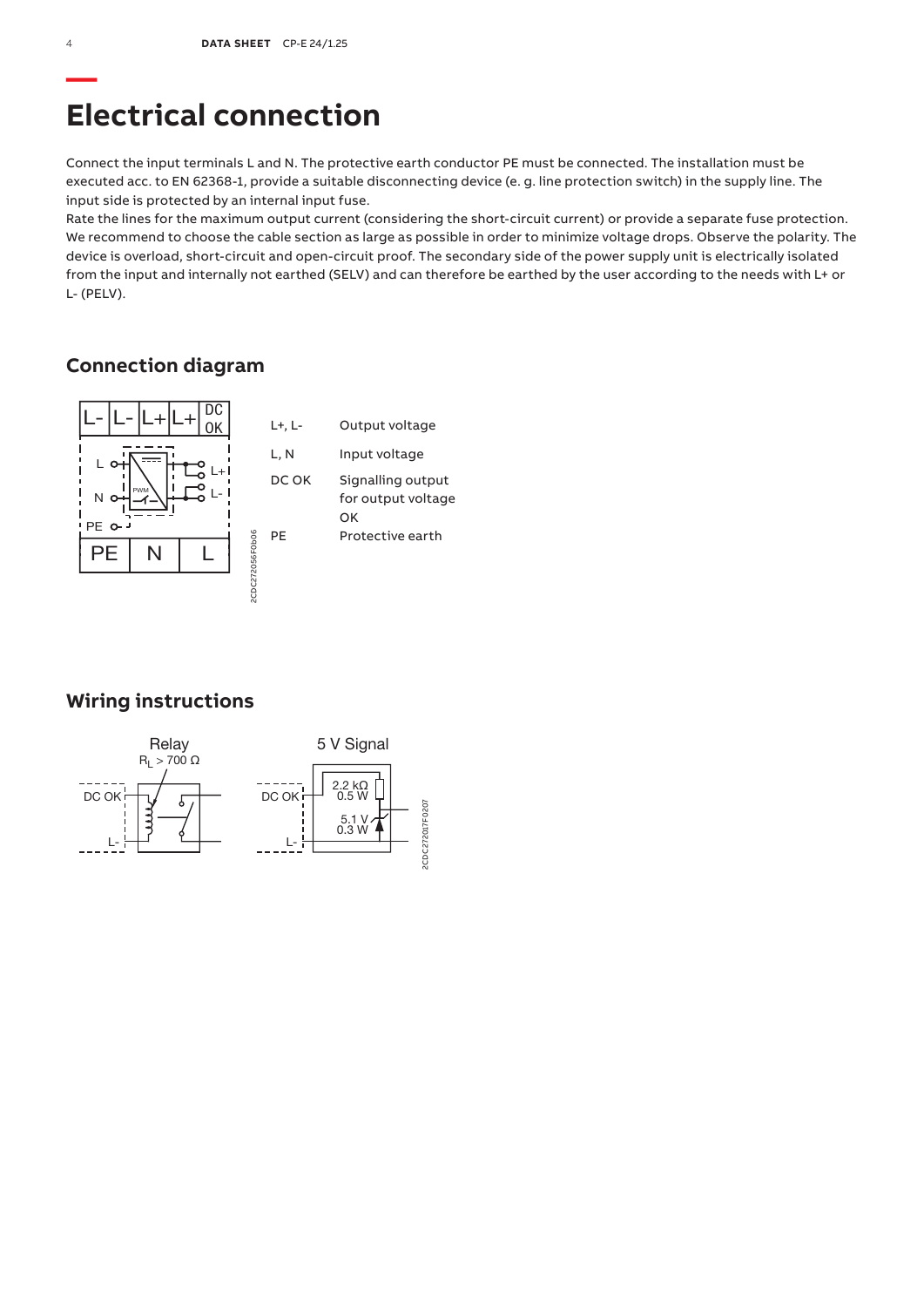# **Safety instructions and warnings**



### **In operation pay attention to:**

- Do not modify the installation (primary and secondary side)! High current! Risk of electric arcs and electric shock (danger to life)!
	- Risk of burns: Depending on the operation conditions the housing can become hot.
- The device contains no user serviceable parts. In any case of device malfunction please send the unit back to manufacturer.

The device must be installed by qualified persons only and in accordance with the specific national regulations (e. g. VDE, etc.).

The CP-E power supplies are chassis-mounted units. It is maintenance-free and does not contain any integral setting elements and should therefore not be opened.



- Read the operating and installation instructions carefully and completely!
- Disconnect the system from the supply network and protect against switching on!



### **CAUTION**

Improper installation/operation may impair safety of personnel and cause operational difficulties or destruction of the unit.



### **WARNING**

### **Before start of operation the following must be ensured:**

- Connection to mains or DC supply according to the specific national regulations for class of protection I. Power supply cables and unit must be sufficiently fused. A disconnecting device has to be provided for the end product to disengage unit and supply cables from supply mains if required.
- Rate the output lines for the output current of the power supply and connect them with the correct polarity.
- In order to ensure sufficient convection the distance to the other devices has to be considered.



## **WARNING**

### **Danger to life!**

Never carry out work when voltage is present. The power supply contains components with high stored energy and circuits with high voltage! Do not introduce any objects into the unit and do not open the unit. With some units of this range the output is capable of providing hazardous energy. Ensure that the service personnel is protected against inadvertent contact with parts carrying energy. If the internal fuse is blown most probably the device is defect. In this case an examination of the device by the manufacturer is necessary.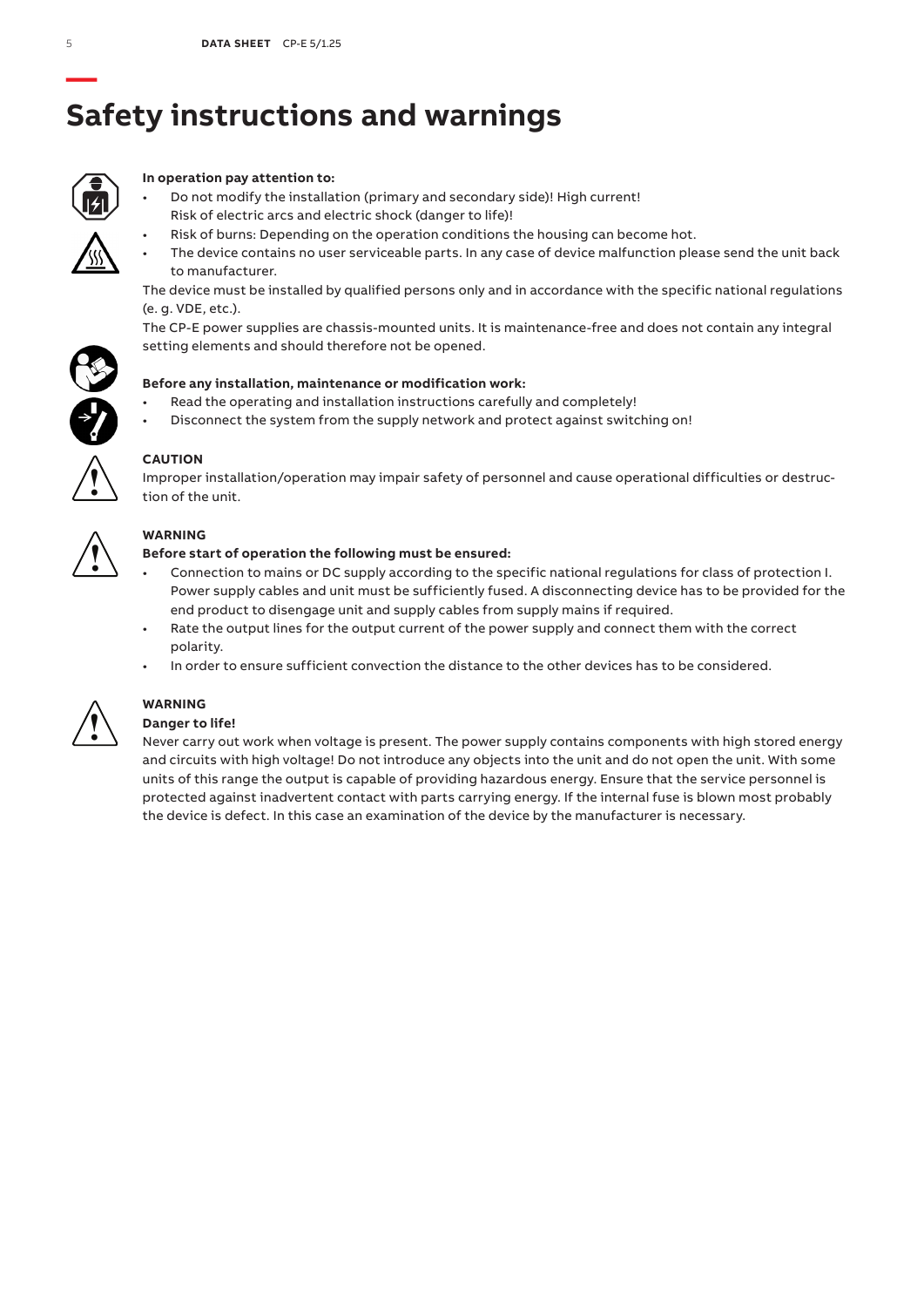# **Technical data**

Data at  $T_a$  = 25 °C, U<sub>in</sub> = 230 V AC and rated values, unless otherwise indicated

### **Input circuits**

| <b>Supply circuits</b>              |                |                            |
|-------------------------------------|----------------|----------------------------|
| Rated input voltage U <sub>in</sub> | L,N            | 100-240 V AC               |
| Input voltage range                 | AC             | 85-264 V                   |
|                                     | DC             | 90-375V                    |
| Frequency range                     | AC             | 47-63 Hz                   |
| Typical input current               | at 115 V AC    | 560 mA                     |
|                                     | at 230 V AC    | 330 mA                     |
| Typical power consumption           |                | 36.7 W                     |
| Inrush current limiting             | at 115 V AC    | 20 A (max. 3 ms)           |
|                                     | at 230 V AC    | 40 A (max. 3 ms)           |
| Discharge current                   | input / output | 0.25mA                     |
|                                     | input / PE     | 3.5 <sub>m</sub> A         |
| Power failure buffering time        | at 115 V AC    | min. 20 ms                 |
|                                     | at 230 V AC    | min.30 ms                  |
| Internal input fuse                 |                | 2 A slow-acting / 250 V AC |
| Power factor correction (PFC)       |                | no                         |

### **—**

**—**

### **User interface**

### **Indication of operational states**

| Output voltage | OUTPUT OK: green LED | l: output voltage OK |  |
|----------------|----------------------|----------------------|--|

### **Output circuit**

| Rated output voltage                    | L+, L+, L-, L-                                             | 24 V DC                   |
|-----------------------------------------|------------------------------------------------------------|---------------------------|
| Tolerance of the output voltage         | $0+1%$                                                     |                           |
| Adjustment range of the output voltage  |                                                            | 24-28 V DC                |
| Rated output power                      |                                                            | 30W                       |
| Rated output current I <sub>r</sub>     | $T_a \leq 60 °C$                                           | 1.25A                     |
| Derating of the output current          | 60 °C < T <sub>a</sub> $\leq$ 70 °C                        | $2.5\%$ /°C               |
| Signalling output for output voltage OK | DC OK                                                      | Transistor                |
| Maximum deviation with                  | load change statical                                       | ±0.5%                     |
|                                         | change of output voltage within the<br>input voltage range | ±0.5%                     |
| Control time                            |                                                            | < 2 ms                    |
| Starting time after applying            | at I <sub>r</sub>                                          | max.1s                    |
| the supply voltage                      | with 3500 µF                                               | max.2s                    |
| Rise time                               | at I.                                                      | max. 150 ms               |
|                                         | with 3500 µF                                               | max. 500 ms               |
| Fall time                               |                                                            | max. 150 ms               |
| Residual ripple and switching peaks     | $BW = 20 MHz$                                              | 50 mV                     |
| Parallel connection                     |                                                            | yes, to enable redundancy |
| Series connection                       |                                                            | yes, to increase voltage  |
| Resistance to reverse feed              |                                                            | $1 s - max. 35 V DC$      |

**—**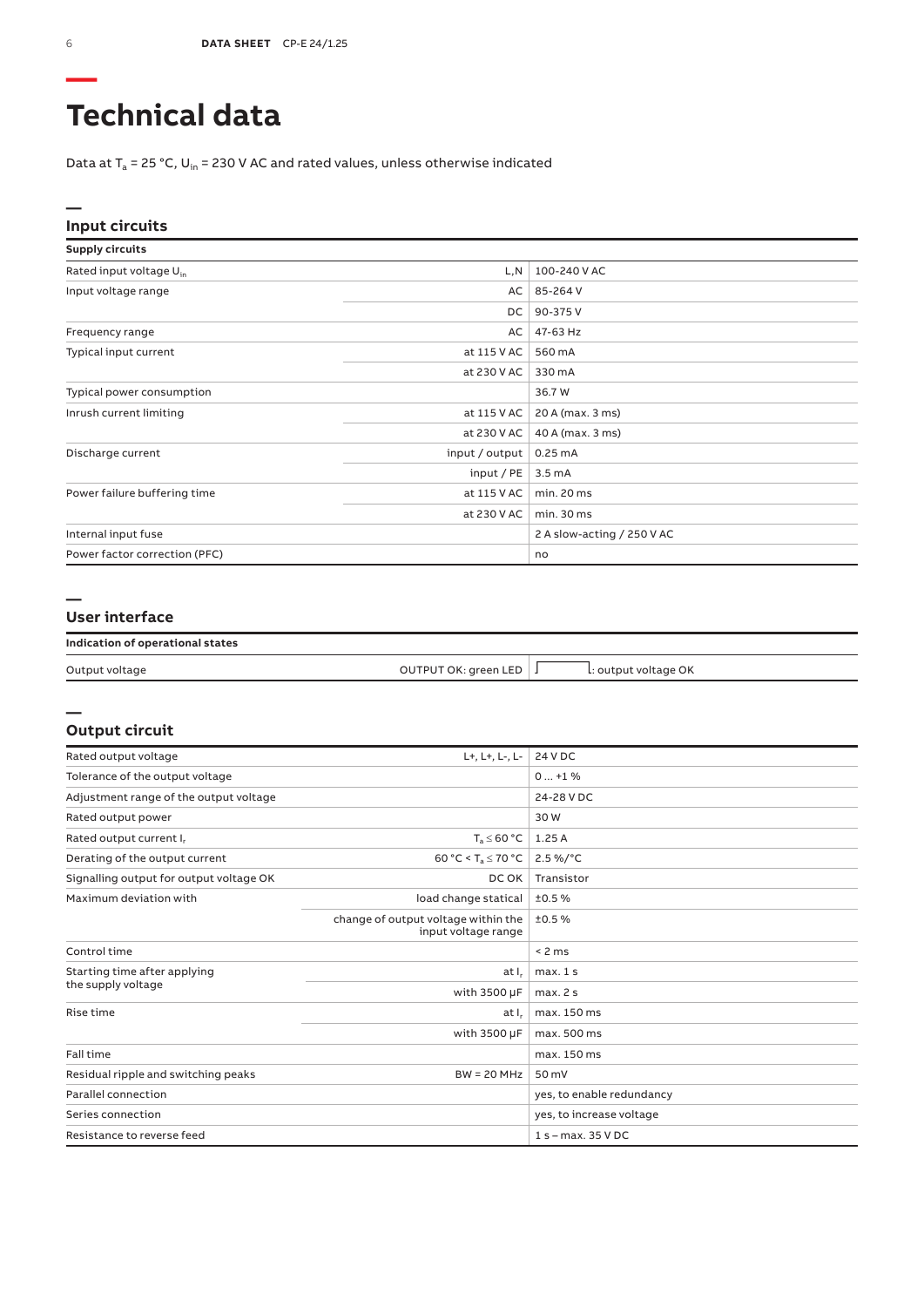### **Output circuit – no-load, overload and short-circuit behaviour**

| Characteristic curve of output | U/I characteristic curve                |
|--------------------------------|-----------------------------------------|
| Short-circuit protection       | continuous short-circuit proof          |
| Short-circuit behaviour        | continuation with output power limiting |
| Overload protection            | output power limiting                   |
| No-load protection             | continuous no-load stability            |
| Starting of capacitive loads   | 3500 µF                                 |

#### **—**

### **General data**

| Power dissipation                    |                       | typ. 5.5 W                                                 |
|--------------------------------------|-----------------------|------------------------------------------------------------|
| Efficiency                           |                       | typ. 86 %                                                  |
| Duty time                            |                       | 100%                                                       |
| Dimensions ( $W \times H \times D$ ) |                       | 40.5 x 90 x 114 mm<br>$(1.59 \times 3.54 \times 4.49)$ in) |
| Weight                               |                       | 0.27 kg (0.60 lb)                                          |
| Material of housing                  |                       | Plastic                                                    |
| Mounting                             |                       | DIN rail (IEC/EN 60715), snap-on mounting without any tool |
| Mounting position                    |                       | horizontal                                                 |
| Minimum distance to other units      | horizontal / vertical | 25 mm / 25 mm (0.98 in / 0.98 in)                          |
| Degree of protection                 | housing / terminals   | IP20 / IP20                                                |
| <b>Protection class</b>              |                       |                                                            |

**—**

### **Electrical connection – input circuit / output circuit**

| Connecting capacity | fine-strand with wire end ferrule                                                |                      |
|---------------------|----------------------------------------------------------------------------------|----------------------|
|                     | fine-strand without wire end ferrule $\vert$ 0.2-2.5 mm <sup>2</sup> (24-14 AWG) |                      |
|                     | rigid                                                                            |                      |
| Stripping length    |                                                                                  | 6 mm (0.24 in)       |
| Tightening torque   |                                                                                  | $0.6$ Nm $(5$ lb.in) |

#### **— Environmental data**

| Ambient temperature range                 |            | operation   -40+70 °C (-40+158 °F)                             |
|-------------------------------------------|------------|----------------------------------------------------------------|
|                                           | rated load | $-40+60 °C (-40+140 °F)$                                       |
|                                           | storage    | -40+85 °C (-40+185 °F)                                         |
| Damp heat                                 |            | 95 % RH, without condensation                                  |
| Vibration (sinusoidal) (IEC/EN 60068-2-6) |            | 10-500 Hz, 2 G, along X, Y, Z each axis, 60 min. for each axis |
| Shock (half-sine) (IEC/EN 60068-2-27)     |            | 15 G, 11 ms, 3 axis, 6 faces, 3 times for each face            |

**— Isolation data**

**—**

| Rated insulation voltage U <sub>i</sub> | input / output $\vert$ 3 kV AC |                                     |
|-----------------------------------------|--------------------------------|-------------------------------------|
|                                         | input / $PE$   1.5 kV AC       |                                     |
|                                         |                                | output / PE   0.5 kV AC; 0.71 kV DC |
| Pollution degree                        |                                |                                     |
| Overvoltage category                    |                                | Ш                                   |

### **Standards / Directives**

| Standards              | IEC/EN 62368-1     |
|------------------------|--------------------|
| Low Voltage Directive  | 2014/35/EU         |
| Protective low voltage | SELV (IEC 60950-1) |
| <b>EMC Directive</b>   | 2014/30/EU         |
| <b>RoHS Directive</b>  | 2011/65/EU         |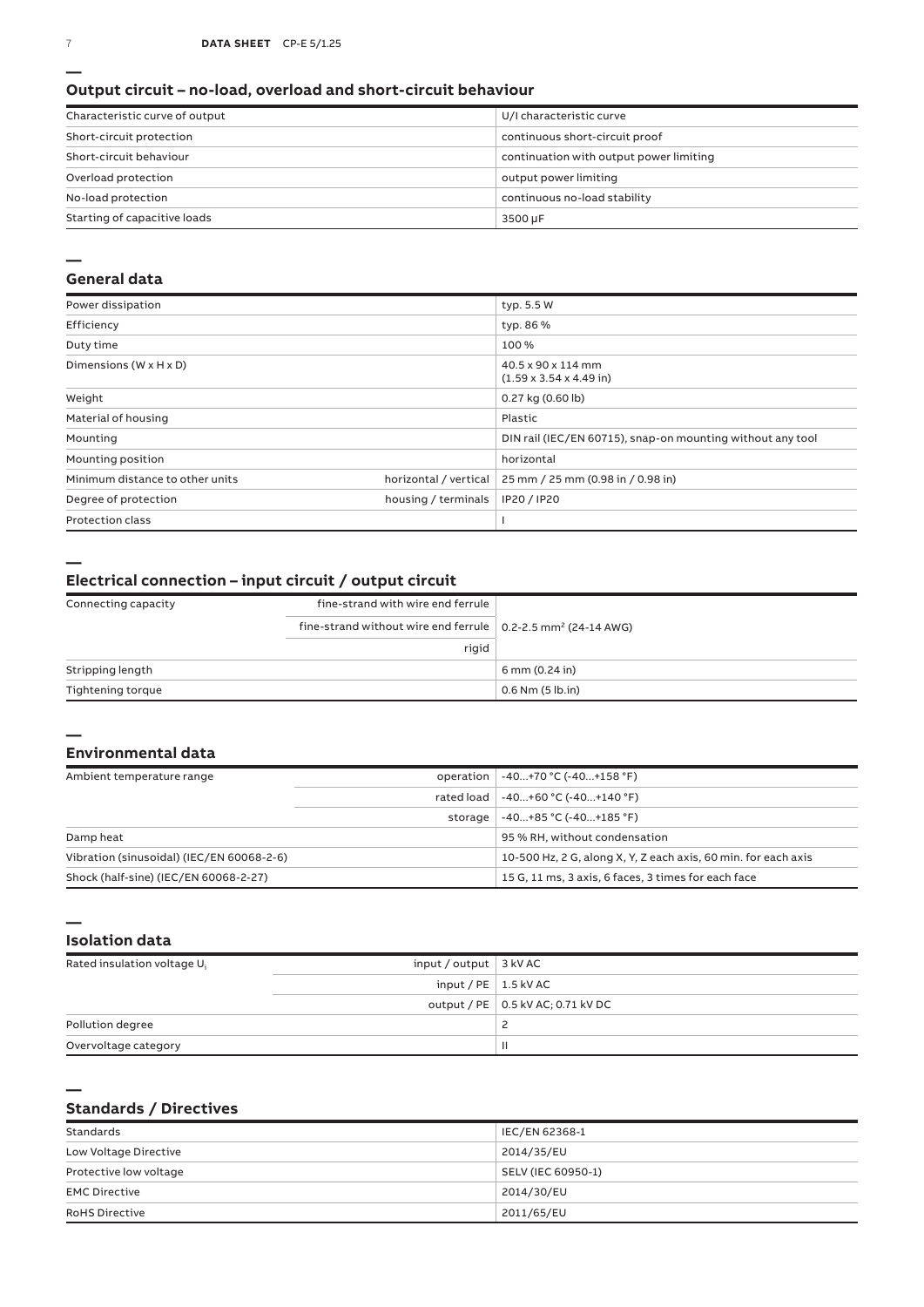### **Electromagnetic compatibility**

| Interference immunity to                                     |                        | IEC/EN 61000-6-2                                                |
|--------------------------------------------------------------|------------------------|-----------------------------------------------------------------|
| electrostatic discharge                                      | IEC/EN 61000-4-2       | Level 4 (air discharge 15 kV / contact discharge 8 kV)          |
| radiated, radio-frequency,<br>electromagnetic field          | IEC/EN 61000-4-3       | Level 3 (10 V/m)                                                |
| electrical fast transient / burst                            | IEC/EN 61000-4-4       | Level 4 (4 kV / 5 kHz)                                          |
| surge                                                        | IEC/EN 61000-4-5       | L-L Level 3 (2 kV) / L-PE Level 4 (4 kV)                        |
| conducted disturbances, induced by<br>radio-frequency fields | IEC/EN 61000-4-6       | Level 3 (10 V)                                                  |
| power frequency magnetic fields                              | IEC/EN 61000-4-8       | Level 4 $(30 A/m)$                                              |
| voltage dips, short interruptions<br>and voltage variations  | IEC/EN 61000-4-11      | dip: >95 % 10 ms / >30 % 500 ms<br>interruptions: >95 % 5000 ms |
| Interference emission                                        |                        | IEC/EN 61000-6-3                                                |
| high-frequency radiated                                      | IEC/CISPR 22, EN 55022 | Class B                                                         |
| high-frequency conducted                                     | IEC/CISPR 22, EN 55022 | Class B                                                         |
| limits for harmonic current emissions                        | IEC/EN 61000-3-2       | Class A                                                         |

# **Technical diagrams**

### **Output behaviour**



Characteristic curve of output at T<sub>a</sub> = 25 °C

The switch mode power supply CP‑E 24/1.25 is able to supply at 24 V DC output voltage and

• at an ambient temperature of:

≤ 60 °C a continuous output current of approx. 1.25 A

• at ambient temperatures of:

60 °C <  $T_a \le 70$  °C the output power has to be reduced by 2.5 % per °C temperature increase.

If the switch mode power supply is loaded with an output current > 1.25 A, the operating point is passing through the U/I characteristic curve shown.

**—**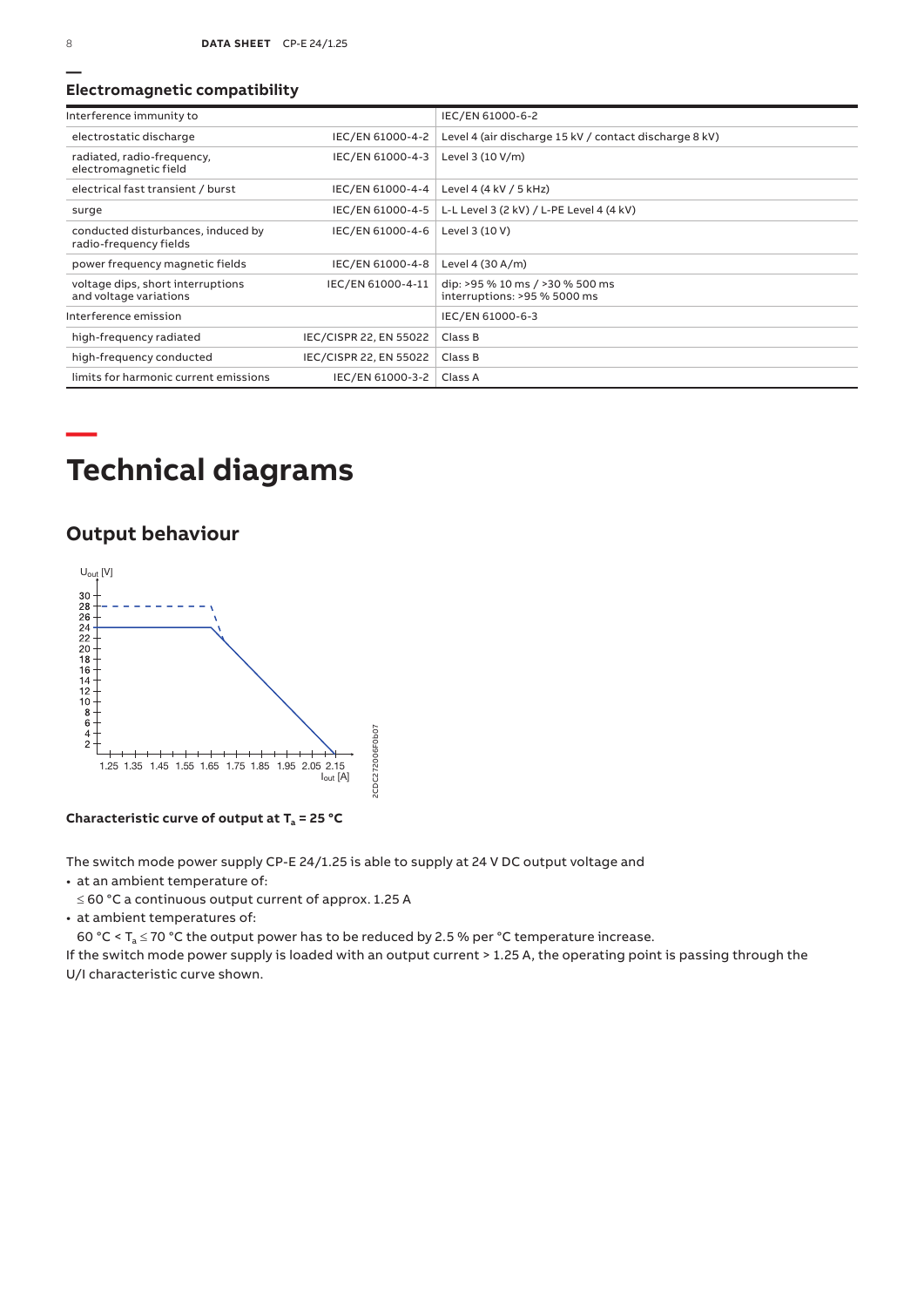## **Temperature behaviour**



**Characteristic curve of temperature at rated load**

## **— Dimensions**

in mm [inches]



**CP-E 24/1.25**

### **Dimensions accessories**

in mm [inches]



**CP-RUD**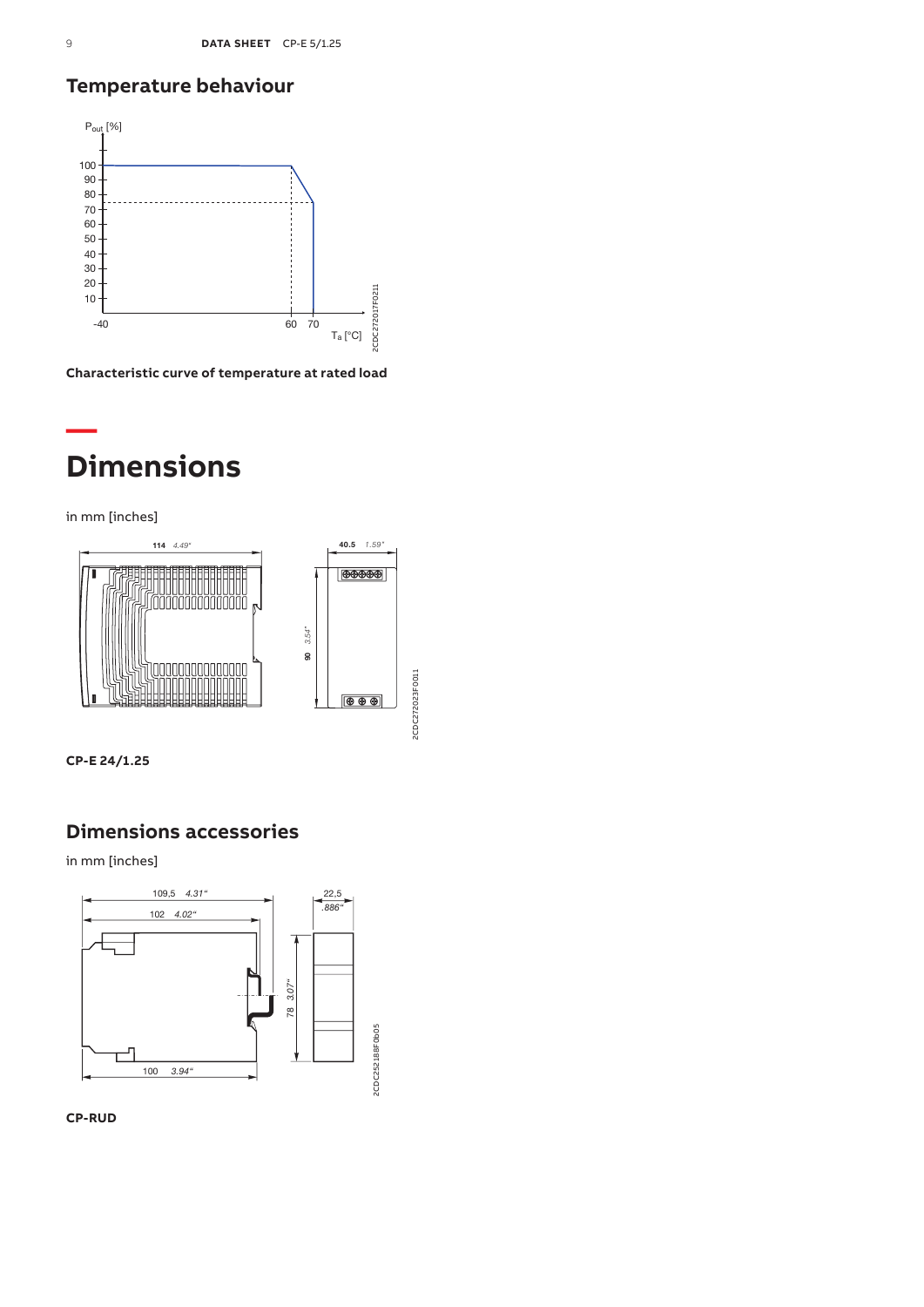# **Further documentation**

| Document title                 | Document type       | Document number    |
|--------------------------------|---------------------|--------------------|
| Electronic Products and Relays | Technical cataloque | 2CDC 110 004 C02xx |
| Power Supply Units             | Application manual  | 2CDC 114 048 M020x |
| Redundancy unit CP-RUD         | Data sheet          | 2CDC 114 032 D0201 |

You can find the documentation on the internet at www.abb.com/lowvoltage -> Automation, control and protection -> Power supplies.

## **— CAD system files**

You can find the CAD files for CAD systems at http://abb-control-products.partcommunity.com -> Low Voltage Products & Systems -> Control Products -> Power Supplies.